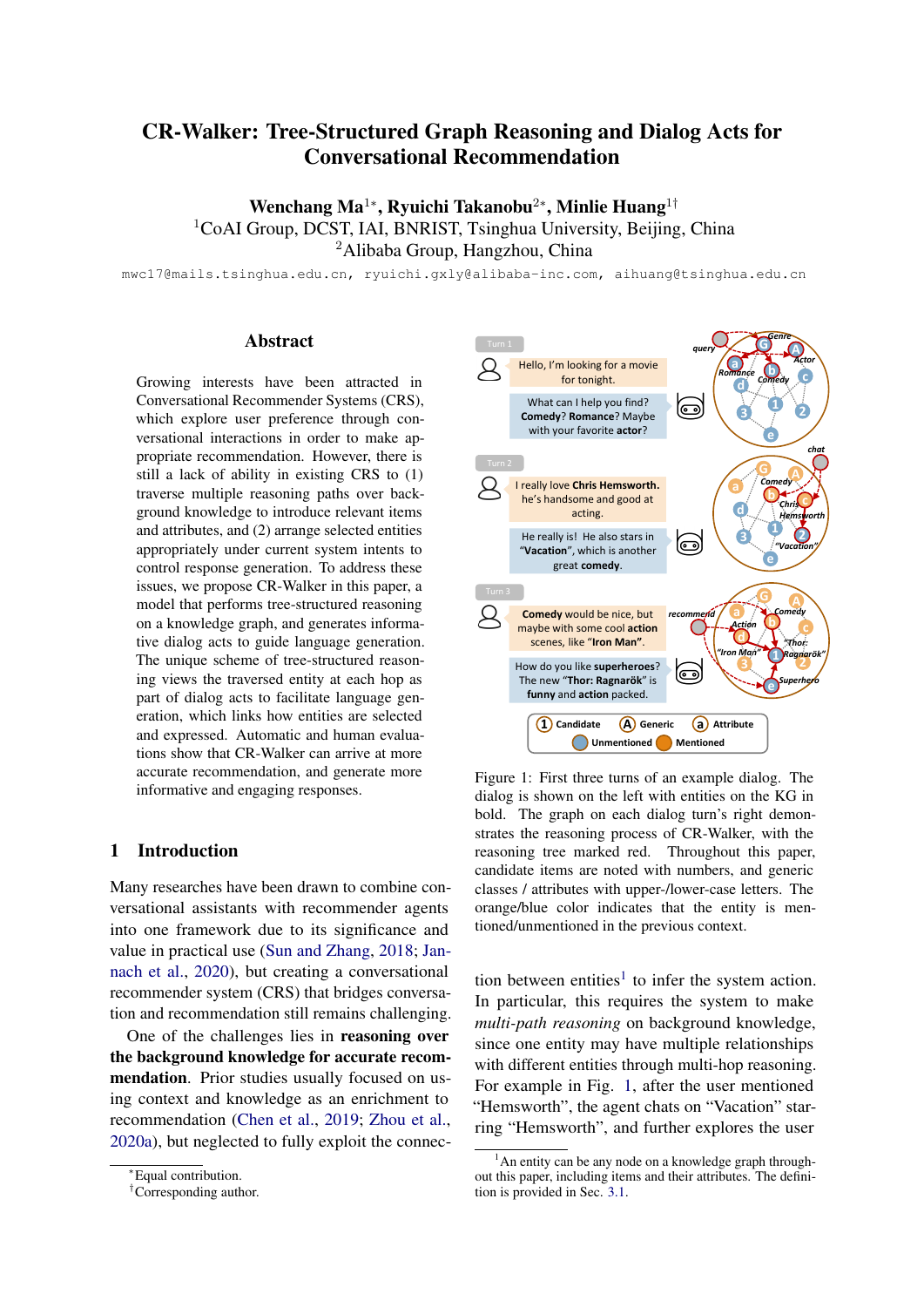interests in "Comedy" movies. It then recommends "Thor" based on several distinct paths of reasoning over user preference ("comedy" & "action").

Another challenge lies in fully utilizing the selected entities in response generation. Since different dialog actions can be applied in conversational recommendation, selected entities needs to be properly expressed with the guide of *dialog acts*, an abstract representation of dialog semantics and intentions, in order to form natural, informative, and engaging utterances to interact with users. However, most previous works [\(Moon et al.,](#page-9-1) [2019;](#page-9-1) [Lei et al.,](#page-9-2) [2020a\)](#page-9-2) stopped at inferring entities without modeling response generation. In Fig. [1](#page-0-1) again, the agent first asks the user's preferred genres and actors, and then talks about the star and the movie to engage the user in the conversation, and last recommends a movie based on the user interests. In addition, the agent provides explanations at the third turn to make recommendation more interpretable and persuasive.

To address these issues, we propose Conversational Recommendation Walker (CR-Walker) in this paper. It first selects a system intent to decide whether the system asks for information, chats about something, or makes a recommendation. Then, it performs tree-structured reasoning on a knowledge graph (KG) and dialog context, creating a reasoning tree comprised of relevant entities to be introduced in response. The hierarchical arrangement of entities on the tree preserves the logical selection order under current system intents, which is transformed to dialog acts. The linearized representation of dialog acts further guides on generating informative and engaging responses with pre-trained language models. Results show that CR-Walker outperforms strong CRS on two public datasets in recommendation and generation tasks.

In brief, our contributions are summarised be-low<sup>[2](#page-1-0)</sup>: (1) CR-Walker conducts tree-structured reasoning on a knowledge graph and dialog context to explore background knowledge and exploit connection between entities for more accurate recommendation; (2) CR-Walker transforms the reasoning tree into dialog acts that abstract the semantics and hierarchy of selected entities, and thereby generates more engaging responses for recommendation; (3) We evaluate CR-Walker on two conversational recommendation datasets, achieving outstanding

performance in automatic and manual evaluation, from both recommendation and conversation aspects.

# <span id="page-1-1"></span>2 Related Work

Conversational Recommender Systems (CRS) learn and model user preference through dialog, which support a richer set of user interactions in recommendation [\(Jannach et al.,](#page-8-0) [2020\)](#page-8-0). Previous CRS can be roughly categorized into two types.

One is recommendation-biased CRS [\(Sun and](#page-9-0) [Zhang,](#page-9-0) [2018;](#page-9-0) [Zhang et al.,](#page-10-1) [2018,](#page-10-1) [2020;](#page-10-2) [Zou et al.,](#page-10-3) [2020\)](#page-10-3) that asks questions about user preference over pre-defined slots or attributes to recommend items. As system response can be grouped into some pre-defined intents, it can be implemented with the help of language templates. Under this simplified setting, approaches of this type do not model language generation explicitly [\(Lei et al.,](#page-9-2) [2020a](#page-9-2)[,b\)](#page-9-3). Such dialogs can only provide limited actions without revealing why the system makes such recommendation (e.g. by asking on a fixed set of attributes) [\(Christakopoulou et al.,](#page-8-2) [2016,](#page-8-2) [2018\)](#page-8-3), thus leading to unsatisfactory user experience. Recently, [Moon et al.](#page-9-1) [\(2019\)](#page-9-1) improves knowledge selection by assuming a single chain of reasoning throughout the conversation. It relies on finegrained annotations that follow single-path reasoning scheme. However, multiple entities can be selected at each reasoning hop (e.g. recommend several items within one turn, each item with different reasons). Therefore, we propose tree-structured reasoning in this work to enable CRS to select multiple entities through multi-path reasoning for accurate recommendation. [Xu et al.](#page-9-4) [\(2020\)](#page-9-4) introduces a dynamic user memory graph to address the reasoning of user knowledge in CRS, which is beyond the scope of this paper.

The other is dialog-biased CRS [\(Li et al.,](#page-9-5) [2018;](#page-9-5) [Kang et al.,](#page-8-4) [2019;](#page-8-4) [Liao et al.,](#page-9-6) [2019;](#page-9-6) [Liu et al.,](#page-9-7) [2020\)](#page-9-7) that makes recommendations using free text, which have much flexibility to influence how the dialog continues. As these systems suffer from existing limitations in NLP (e.g. understand preference implicitly from user expression), most methods incorporate external information such as KG and user logs to enhance the dialog semantics [\(Yu](#page-10-4) [et al.,](#page-10-4) [2019;](#page-10-4) [Zhou et al.,](#page-10-0) [2020a\)](#page-10-0) or update the user representation [\(Zhang et al.,](#page-10-5) [2019;](#page-10-5) [Chen et al.,](#page-8-1) [2019\)](#page-8-1). However, these methods do not capture higher-level strategic behaviors in recommendation

<span id="page-1-0"></span><sup>&</sup>lt;sup>2</sup>The codes are released at  $https://github.com/$ [truthless11/CR-Walker](https://github.com/truthless11/CR-Walker)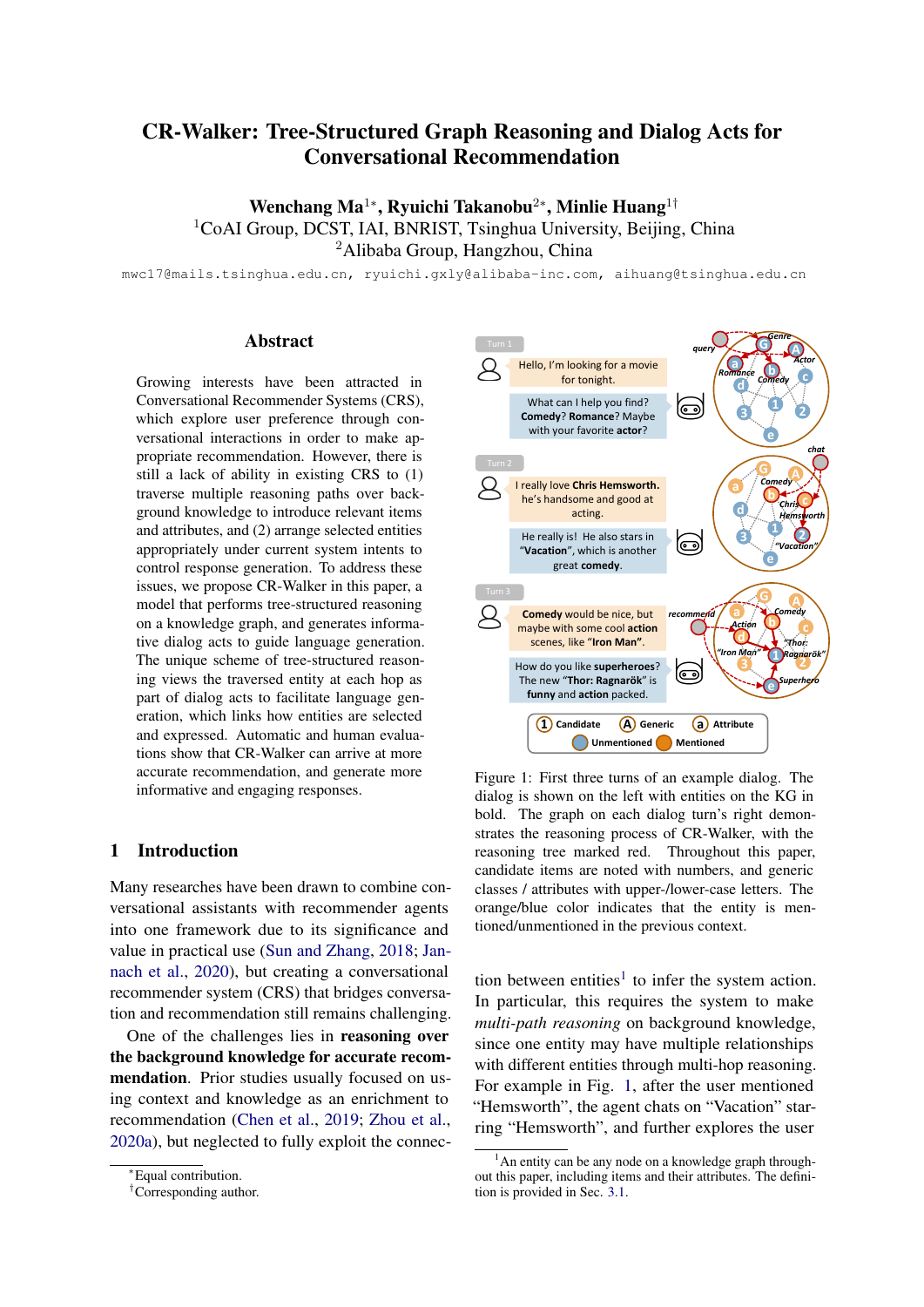<span id="page-2-1"></span>

Figure 2: Left: Illustration of CR-Walker's overall architecture. CR-Walker first decides the system intent and then applies walker cells to perform tree-structured reasoning on the knowledge graph in two stages. The transformed dialog acts are used to guide response generation. Right: Detailed structure for a single walker cell. A walker cell calculates the similarity between the entities on a graph and the context embedding that integrates utterance embedding and user portrait. Entity selection is learned by logistic regression to enable multiple selections.

to guide the conversation. To solve this issue, [Zhou](#page-10-6) [et al.](#page-10-6) [\(2020b\)](#page-10-6) incorporates topic threads to enforce transitions actively towards final recommendation, but it models CRS as an open-ended chit-chat task, which does not fully utilize relations between items and their attributes in response. In contrast, CRS can be regarded as a variation of task-oriented dialog system that supports its users in achieving recommendation-related goals through multi-turn conversations [\(Tran et al.,](#page-9-8) [2020\)](#page-9-8). Inspired by the use of dialog acts [\(Traum,](#page-9-9) [1999\)](#page-9-9), we choose a set of system dialog acts in CRS to facilitate information filtering and decision making as task-oriented dialog policy [\(Takanobu et al.,](#page-9-10) [2019,](#page-9-10) [2020\)](#page-9-11) does.

# 3 CR-Walker: Conversational Recommendation Walker

In this section, we start from defining the key concepts of knowledge graph and dialog acts used in CR-Walker. As illustrated in Fig. [2,](#page-2-1) CR-Walker works as follows: First of all, dialog history is represented in two views: one is utterance embedding in the content view, and the other is user portrait in the user interest view. Then, CR-Walker makes reasoning on a KG to obtain a reasoning tree, which is treated as a dialog act. Afterwards, the treestructured dialog act is linearized to a sequence, on which CR-Walker finally generates responses with a conditional language generation module.

# <span id="page-2-0"></span>3.1 Key Concepts

We construct a knowledge graph  $G = (E, R)$  as follows: the entities  $E$  on the graph are divided into three categories, namely candidate items, attributes, and generic classes. There are various relations  $R$  among these entities. Each candidate item is related to a set of attributes, while each attribute is connected to its corresponding generic class. There might also exist relationships between different attributes. Taking movie recommendation as an example, the candidate movie *Titanic* is linked to attributes *Romance*, *Leonardo DiCaprio* and *James Cameron*, and these three attributes are linked to generic classes *Genre*, *Actor* and *Director*, respectively.

We also define a set of system actions in CRS. We abstract three different system intents to represent actions commonly used in a dialog policy: recommendation that provides item recommendation and persuades the user with supporting evidence, query that asks for information to clarify user needs or explore user preference, and chat that talks on what has been mentioned to drive the dialog naturally and smoothly. Example utterances of three intents are shown in Fig. [1.](#page-0-1) Then, we define a dialog act  $A$  as an assembly of a system intent and entities selected by the system, along with their hierarchy relations.

# <span id="page-2-2"></span>3.2 Reasoning Process

CR-Walker learns to reason over KG to select relevant and informative entities for accurate recommendation and generating engaging conversations. Considering the large scale of KG and different system actions in CRS, we design several two-hop reasoning rules to help CR-Walker narrow down the search space, thereby making the reasoning pro-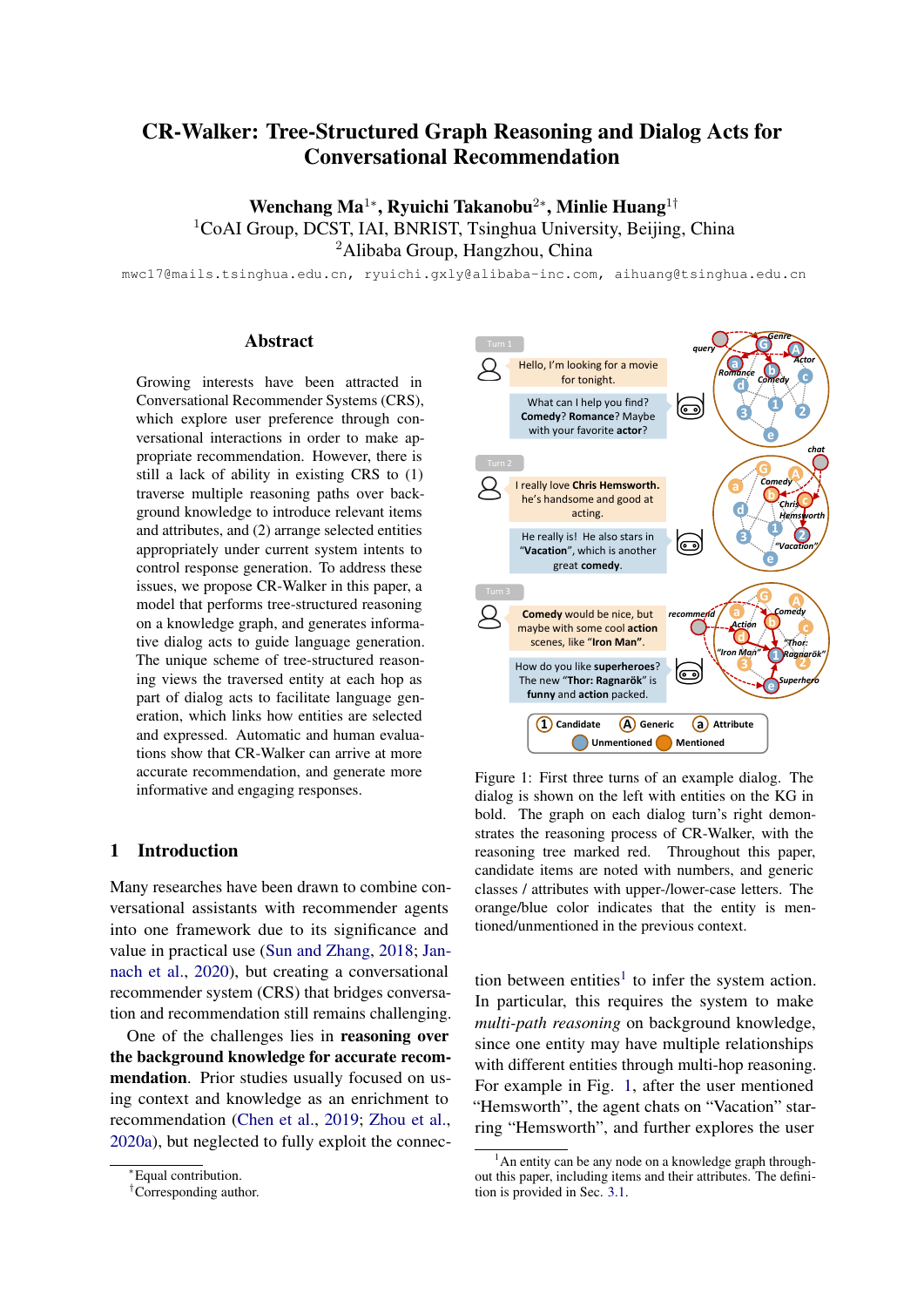<span id="page-3-0"></span>

| Intent            | Hop <sub>1</sub>                                                                | Hop 2        |
|-------------------|---------------------------------------------------------------------------------|--------------|
|                   | Recommend mentioned attributes candidate items<br>+ mentioned items' attributes |              |
| Query             | generic classes                                                                 | attributes   |
| Chat <sup>.</sup> | mentioned entities                                                              | all entities |

Table 1: Reasoning rules for narrowing down CR-Walker's search space. For each system intent, we only maintain the legal entities at each hop during reasoning.

cess more efficient on large KG. As shown in Table [1,](#page-3-0) all the reasoning rules are designed in line with the conceptual definition of corresponding intents. The reasoning process of CR-Walker starts from one of the three intents. It then tries to explore intermediate entities as a bridge to the final recommendation, and finally reaches the target entities at the second hop.

As explained in Sec. [2,](#page-1-1) multiple entities can be selected at each hop in CRS, therefore forming a tree structure on the graph instead of a single path as in previous work [\(Moon et al.,](#page-9-1) [2019\)](#page-9-1). The child entities at the second hop are *neighboring* to their parent entities at the first hop on the graph, except when the intent is "recommend". We allow all candidate items to be recommended, even if some of them have no connection with other entities on the graph. In addition, we maintain the status of each entity whether the entity is mentioned or not in the context, to facilitate reasoning during interaction.

#### 3.3 Dialog and Knowledge Representation

In this subsection, we describe how to represent dialog context, external knowledge and user interests in CR-Walker.

Utterance Embedding We formulate the dialog history  $D = fx_1, y_1, \ldots, x_{t-1}, y_{t-1}, x_t,,$  where  $x_t$  and  $y_t$  is user/system utterance respectively. At each dialog turn  $t$ , we first use BERT [\(Devlin et al.,](#page-8-5) [2019\)](#page-8-5) to encode last system utterance  $y_{t-1}$  and current user utterance  $x_t$  successively. The embedding of "[CLS]" token of  $x_t$  is applied as the turn's representation, denoted as  $BERT([y_{t-1}; x_t])$ . Then the utterance embedding  $u_t$  is obtained simply through a LSTM over BERT $([y_{t-1}; x_t])$  to capture the sentence-level dependencies. Formally,

$$
\boldsymbol{u}_t = \text{LSTM}(\boldsymbol{u}_{t-1}, \text{BERT}([y_{t-1}; x_t])). \qquad (1)
$$

The hidden state of LSTM  $u_t \, 2 \, \mathbb{R}^d$  is taken as the utterance embedding to represent dialog context.

Entity Embedding To introduce external structured knowledge in CR-Walker, we extract KG from DBpedia [\(Auer et al.,](#page-8-6) [2007\)](#page-8-6) and add generic classes (see Sec. [3.1\)](#page-2-0). We encode the graph using R-GCN [\(Schlichtkrull et al.,](#page-9-12) [2018\)](#page-9-12), by virtue of its capability of modeling neighboring connections more accurately by considering different relations. Formally, for each entity  $e \, 2 \, E$ , the entity embedding  $h_e^{(l)}$  2  $\mathbb{R}^d$  at each layer l is calculated as:

$$
\boldsymbol{h}_{e}^{(l+1)} = \sigma(\sum_{r \in \mathcal{R}} \sum_{e' \in \mathcal{N}_e^r} \frac{1}{jN_{e'}^{r}} \boldsymbol{W}_r^{(l)} \boldsymbol{h}_{e'}^{(l)} + \boldsymbol{W}_0^{(l)} \boldsymbol{h}_e^{(l)}),
$$
\n(2)

where  $\mathcal{N}_e^r$  denotes the set of neighboring entities of e under the relation r, and  $\boldsymbol{W}_r^{(l)}$ ,  $\boldsymbol{W}_0^{(l)}$   $\supseteq \mathbb{R}^{d \times d}$  are learnable matrices for integrating relation-specific information from neighbors and the current layer's features respectively. At the final layer  $L$ , the embedding  $h_e^{(L)}$  is taken as the entity representation, and is denoted as  $h_e \supseteq \mathbb{R}^d$  in the following text.

User Portrait We build a user portrait to represent user interests using both dialog and KG here. Given the dialog history, we performed *named entity recognition* (NER) to identify entities mentioned in the previous user utterances  $fx_1, \ldots, x_{t-1}, x_t$ q using spaCy, then linked them to the entities in the KG with simple fuzzy string matching. The status of identified entities is updated as "mentioned". We thus obtain all the representation of mentioned entities  $M_t$  2 R<sup>d×|M<sub>t</sub>|</sup> by looking up entity embedding:

<span id="page-3-3"></span>
$$
\bm{M}_t = (\bm{h}_1, \bm{h}_2, ..., \bm{h}_{|M_t|}).
$$

Following [Chen et al.](#page-8-1) [\(2019\)](#page-8-1), we calculate the user portrait  $p_t$  2  $\mathbb{R}^d$  via self-attention:

$$
\alpha_t = \text{softmax}(w_p \ \text{tanh}(W_p M_t)),
$$
  
\n
$$
p_t = \alpha_t \ M_t.
$$
 (3)

#### 3.4 Tree-Structured Graph Reasoning

The reasoning process of CR-Walker initiates from a system intent as the start point on the graph, and expands into multiple paths to get a reasoning tree.

<span id="page-3-1"></span>First of all, we treat intent selection as a simple 3-way classification problem parameterized by  $\theta_i$ :

<span id="page-3-2"></span>
$$
p_{\theta_i}(y_t^{int}|x_t) = \text{softmax}(\boldsymbol{W}_{int}^2 \text{ReLU}(\boldsymbol{W}_{int}^1 \boldsymbol{u}_t)),
$$
  

$$
L_{int} = \log p_{\theta_i}(y_t^{int}|x_t).
$$
 (4)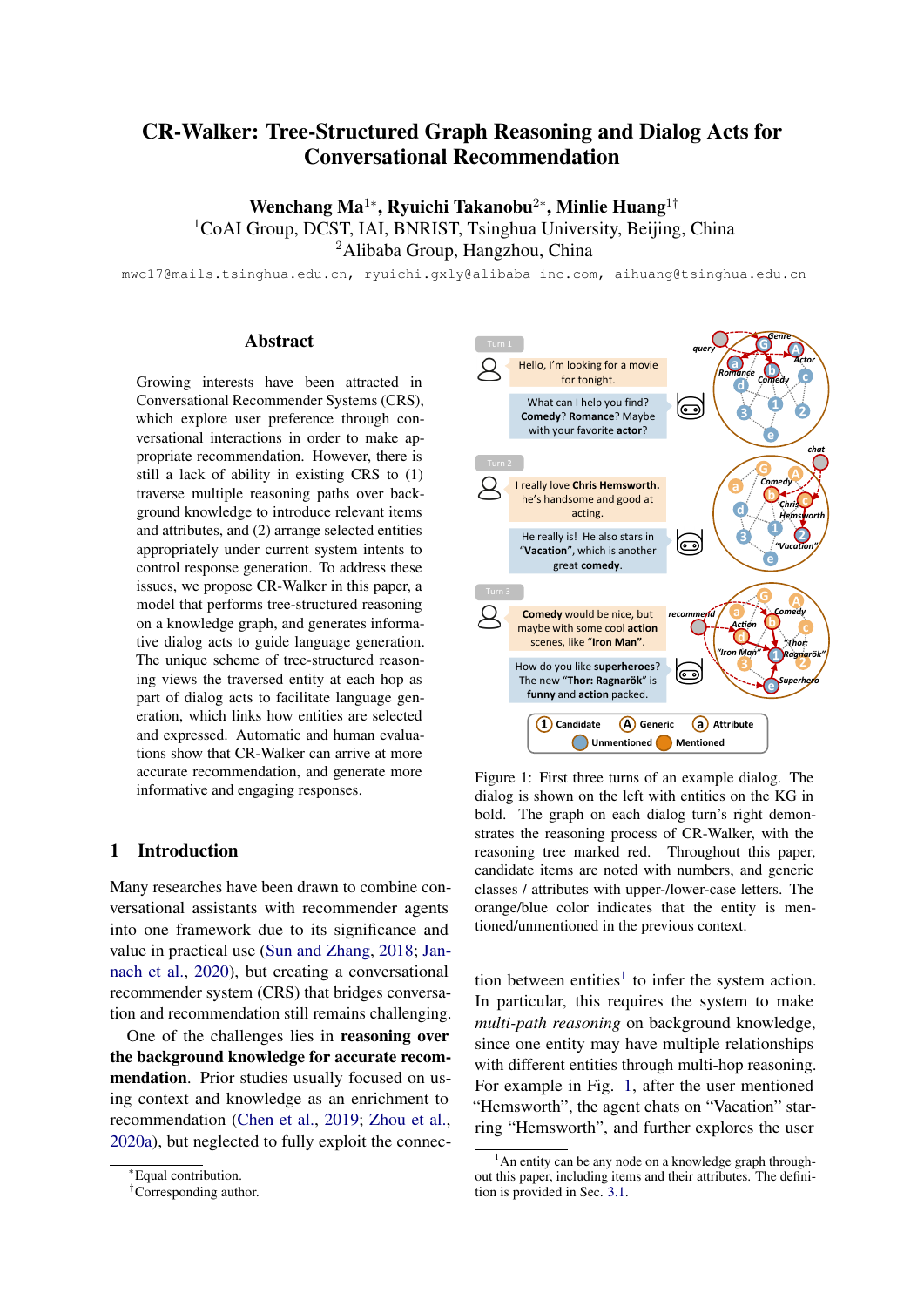Noting that we only use utterance embedding  $u_t$ as input, since we empirically find that introducing  $p_t$  does not promote the performance of intent selection.

To expand a system intent into a reasoning tree, we propose the *walker cell*, a neural module shown in Fig. [2.](#page-2-1) Particularly, each time a walker cell C performs one-hop reasoning to select entities, to expand the tree from a given intent  $i$ , or a given entity e at hop  $n=1$  or  $>1$  respectively. It first integrates the dialog history representation via a gate mechanism to obtain context embedding  $c_t$ :

$$
\gamma^{(n)} = \begin{cases}\n\sigma(\boldsymbol{w} \ [\boldsymbol{u}_t; \boldsymbol{p}_t; \boldsymbol{i}_t]), & n=1 \\
\sigma(\boldsymbol{w} \ [\boldsymbol{u}_t; \boldsymbol{p}_t; \boldsymbol{i}_t; \boldsymbol{h}_e]), & n>1\n\end{cases}
$$
\n
$$
\mathbf{c}_t^{(n)} = \gamma^{(n)} \ \boldsymbol{u}_t + (1 \ \gamma^{(n)}) \ \boldsymbol{p}_t,\tag{5}
$$

where  $i_t \nightharpoonup \mathbb{R}^d$  indicates trainable embedding of the selected intent. The cell then outputs the score of each entity  $e'$  using its entity embedding  $h_{e'}$ :

$$
\hat{s}_{e'} = \sigma(\boldsymbol{h}_{e'} \sum_{j=1}^{n} c_t^{(j)}).
$$
 (6)

The estimated selection score  $\hat{s}_{e'}$  indicates whether  $e'$  is selected for tree expansion. By incorporating  $\bm{c}^{(j$  $t_t^{(j \leq n)}$ , the current reasoning hop *n* is aware of the previous reasoning hop  $j$ . We describe this process of applying a single walker cell for entity selection from  $e$  (similar for intent  $i$ ) as a function below:

WALK
$$
(e) = \frac{fe'}{3} \hat{s}_{e'} > \tau, e' \ 2 \ Z_e^{(n)} g,
$$
 (7)

where  $Z_e^{(n)}$  is the set of legal entities to be selected starting from e according to the reasoning rule in Sec. [3.2,](#page-2-2) and  $\tau$  is a threshold hyper-parameter.

In practice, we select at most  $m$  entities at hop 1 to control the reasoning tree's width. The reasoning path stops when no entities are selected at a certain hop or reaches hop 2.

#### 3.5 Conditional Language Generation

Having selected the entities on the reasoning tree, we generate system response  $y_t$  conditioned on the user utterance  $x_t$  and tree-structured dialog act  $A_t$ . We formulate this as a language generation problem. The goal is to build a statistical model parameterized by  $\theta_q$  as follows:

$$
p_{\theta_g}(y_t|x_t, A_t) = \prod_{k=1}^K p_{\theta_g}(y_{k,t}|y_{< k,t}, x_t, A_t). \tag{8}
$$

To facilitate response generation using a pretrained language model (PLM), we convert the dialog act into a token sequence. As a dialog act of CR-Walker contains an intent and selected entities, and it is arranged in a tree structure, we can linearize the dialog act into a token sequence in the same way that a parser serializes a tree into a string with *preorder traversal*. As shown in Fig. [2,](#page-2-1) the brackets characterize the hierarchy of the dialog act with regard to the logical order of entity selection.

In this paper, we employ GPT-2 [\(Radford et al.,](#page-9-13) [2019\)](#page-9-13) as the backbone for response generation, where the model successively encodes the user utterance  $x_t$  and sequence dialog act  $A_t$  as input, and then decodes the response  $y_t$  in an auto-regressive generation process. During inference, Top- $p$  sampling [\(Holtzman et al.,](#page-8-7) [2020\)](#page-8-7) is used for response decoding.

#### 3.6 Model Optimization

At each turn  $t$ , we train the parameters of walker cells  $\theta_w$  at each hop n using standard logistic regression loss:

<span id="page-4-4"></span>
$$
L_n = \sum_{e \in \mathcal{E}_t^{(n-1)}} \sum_{e' \in \mathcal{Z}_e^{(n)}} s_{e'} \log(\hat{s}_{e'})
$$
  
(1  $s_{e'}) \log(1 \hat{s}_{e'})$ , (9)

<span id="page-4-3"></span>where  $s_{e'}$  2 f), 1g is the label indicating the selection of entity  $e'$ , and  $E_t^{(n-1)}$  $t^{(n-1)}$  denotes the extracted entity set at dialog turn t at hop  $n-1^3$  $n-1^3$ . Training the generation model is performed via maximizing the log-likelihood (MLE) of the conditional probabilities in Eq. [8](#page-4-1) over the user utterance:

<span id="page-4-5"></span>
$$
L_{gen} = \sum_{k=1}^{K} \log p_{\theta_g}(y_{k,t}/y_{
$$

Noting that we use the extracted dialog acts in the corpus during training.

We jointly optimize all trainable parameters mentioned above. The final loss for optimization  $\angle$  is a weighted sum of all losses<sup>[4](#page-4-2)</sup>:

<span id="page-4-6"></span>
$$
L = L_{int} + \sum_{n=1}^{2} \lambda_n L_n + L_{gen}.
$$
 (11)

<span id="page-4-2"></span><span id="page-4-0"></span><sup>&</sup>lt;sup>3</sup>Specially,  $E_t^{(0)}$  is the singleton of selected intent.

<span id="page-4-1"></span><sup>&</sup>lt;sup>4</sup>The outlined algorithm and implementation details of CR-Walker are presented in the appendix.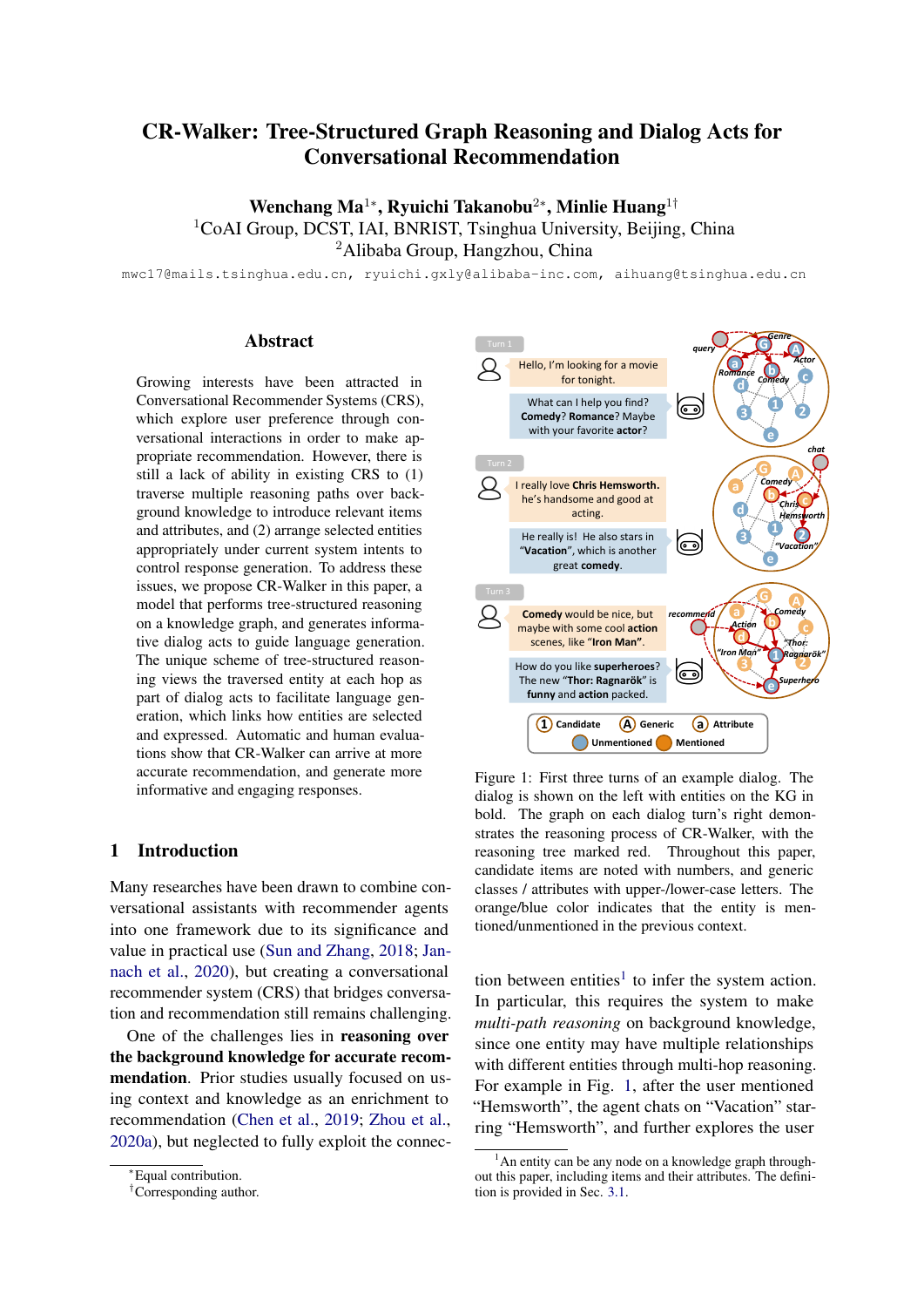# 4 Experimental Setting

# 4.1 Data

We use two public conversational recommendation datasets to verify the effectiveness of CR-Walker. (1) ReDial [\(Li et al.,](#page-9-5) [2018\)](#page-9-5) is collected by crowdsourcing workers from Amazon Mechanical Turk (AMT). Two paired workers are assigned with a role of either recommender or seeker. At least 4 different movies are mentioned in each conversation. Each movie mentioned in the dialog is annotated explicitly. (2) GoRecDial [\(Kang et al.,](#page-8-4) [2019\)](#page-8-4) is collected in a similar way using ParlAI. In each dialog, each worker is given a set of 5 movies with corresponding descriptions. The seeker's set represents his or her watching history, and the recommender's set represents candidate movies to choose from. The recommender should recommend the correct movie among the candidates to the seeker. We then construct the KG and perform entity linking separately for GoRecDial and Redial.<sup>[5](#page-5-0)</sup>

# 4.2 Baselines

We have compared CR-Walker with several strong approaches in Redial: (1) ReDial [\(Li et al.,](#page-9-5) [2018\)](#page-9-5): a benchmark model of ReDial that applies an autoencoder recommender, a RNN-based NLG and a sentiment prediction module. (2) DCR [\(Liao et al.,](#page-9-6) [2019\)](#page-9-6): *Deep Conversational Recommender* uses a pointer network to incorporate global topic control and GCN-based recommendation in response generation. (3) KBRD [\(Chen et al.,](#page-8-1) [2019\)](#page-8-1): *Knowledge-Based Recommender Dialog* enriches user representation with a KG to give responses and recommendation following the user interests. (4) KGSF [\(Zhou et al.,](#page-10-0) [2020a\)](#page-10-0): *KG-Based Semantic Fusion* incorporates both word-oriented and entity-oriented KGs to enhance the data representations in CRS.

We also adopt several conversation recommendation methods as the baselines in GoRecDial: (1) BERT [\(Devlin et al.,](#page-8-5) [2019\)](#page-8-5): A BERT fine-tuned on GoRecDial, which encodes dialog contexts and movie descriptions. BERT features are used for response retrieval and movie recommendation. (2) R-GCN+GPT: A joint model combining a R-GCN [\(Schlichtkrull et al.,](#page-9-12) [2018\)](#page-9-12) for movie recommendation with a Transformer-based language model [\(Vaswani et al.,](#page-9-14) [2017\)](#page-9-14) for response generation. The movies are scored using similar structures within

our walker cell by calculating the dot-product between encoder hidden states and R-GCN embeddings. (3) GoRecDial [\(Kang et al.,](#page-8-4) [2019\)](#page-8-4): a benchmark model of GoRecDial, which is trained via multi-task supervised learning and bot-play learning by formulating the recommendation task as a task-oriented game.

#### 5 Results

<span id="page-5-1"></span>

| Model            |     | Recommendation |      |      |  |  |
|------------------|-----|----------------|------|------|--|--|
|                  | R@1 | R@10           | R@50 | Cov. |  |  |
| ReDial           | 2.3 | 12.9           | 28.7 | 5.8  |  |  |
| DCR              | 2.7 | 14.8           | 30.6 | 1.5  |  |  |
| <b>KBRD</b>      | 3.0 | 16.3           | 33.8 | 11.2 |  |  |
| <b>KGSF</b>      | 3.9 | 18.3           | 37.8 | 12.2 |  |  |
| <b>CR-Walker</b> | 3.7 | 17.6           | 37.1 | 14.7 |  |  |
| $-depth=1$       | 2.9 | 14.9           | 34.3 | 11.4 |  |  |
| +ConceptNet      | 4.0 | 18.7           | 37.6 | 15.2 |  |  |

Table 2: Automatic evaluation of recommendation tasks on *ReDial*.

<span id="page-5-2"></span>

|                         | Generation   |              |              | Knowledge    |              |              |
|-------------------------|--------------|--------------|--------------|--------------|--------------|--------------|
| Model                   | <b>BLEU</b>  | Dist-2       | Dist-3       | Prec.        | Rec.         | F1           |
| ReDial                  | 21.9         | 3.72         | 5.24         | 28.3         | 23.0         | 24.0         |
| <b>DCR</b>              | 21.9         | 1.91         | 3.12         | 48.1         | 37.7         | 40.8         |
| <b>KBRD</b>             | 22.8         | 4.92         | 9.21         | 42.1         | 33.3         | 35.9         |
| <b>KGSF</b>             | 18.6         | 4.00         | 5.34         | 37.7         | 32.0         | 33.2         |
| CR-Walker<br>$-depth=1$ | 26.6<br>28.0 | 21.2<br>19.2 | 48.1<br>40.8 | 46.3<br>50.0 | 60.3<br>47 7 | 47.7<br>45.1 |

Table 3: Automatic evaluation of generation tasks on *ReDial*.

<span id="page-5-3"></span>

|             | Recommendation |      |      |      | Gen.        |
|-------------|----------------|------|------|------|-------------|
| Model       | T@1            | T@3  | C@1  | C@3  | <b>BLEU</b> |
| RERT        | 25.5           | 66.3 | 26.4 | 68.3 | 23.9        |
| $R-GCN+GPT$ | 75.6           | 95.7 | 76.1 | 96.3 | 25.2        |
| GoRecDial   | 77.8           | 97.1 | 78.2 | 97.7 | 27.4        |
| CR-Walker   | 81.1           | 97.5 | 81.3 | 98.1 | 29.6        |

Table 4: Automatic evaluation on *GoRecDial*, where users chat in the context of their watching history.

#### 5.1 Automatic Evaluation

The results on Redial and GoRecDial are shown in Table [2,](#page-5-1) [3](#page-5-2) and [4.](#page-5-3) As can be seen, CR-Walker outperforms most baselines in both item recommendation and response generation.

<span id="page-5-0"></span><sup>&</sup>lt;sup>5</sup>The KG construction details and dataset statistics are shown in the appendix.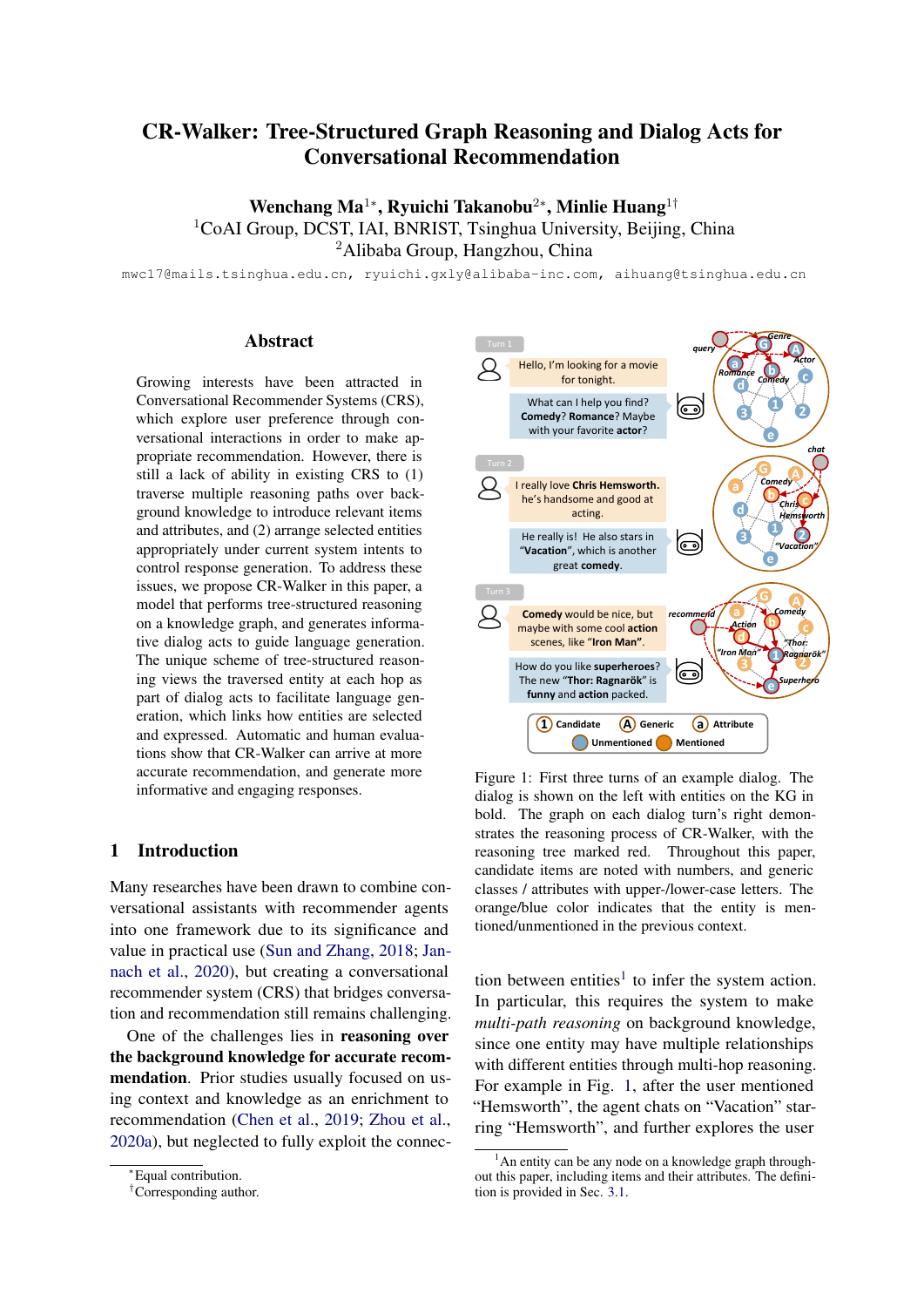<span id="page-6-0"></span>

Figure 3: CR-Walker's recommendation performance with regard to the number of selected nodes at the first hop during reasoning. Most metrics improve as more supporting entities are allowed to be selected.

Item Recommendation We evaluate CR-Walker on item recommendation quality in different settings using metrics proposed in the original datasets: In Redial, we adopt *Recall@k* for evaluation since there are multiple movies recommended in a dialog. In GoRecDial, since the ground-truth movie to recommend is annotated in each dialog, we evaluate the *hit rate* among top-k recommendation at each turn (*T@k*), and also the hit rate *only at the end of* each dialog (*C@k*) to observe the usefulness of conversation further. On Redial, we also use *Coverage* to evaluate recommendation diversity, which is calculated by the proportion of candidate items recommended on test set.

In Table [2,](#page-5-1) we can find that CR-Walker outperformed all baselines using a single KG on recommendation quality, including ReDial, DCR and KBRD. This indicates use of multi-path reasoning can more effectively utilize background knowledge. KGSF uses an additional KG from ConceptNet [\(Speer et al.,](#page-9-15) [2017\)](#page-9-15) compared with ours, and performs slightly better on *Recall*. However, CR-Walker can obtain a performance gain as well by incorporating ConceptNet as additional feature (+ConceptNet in Table [2\)](#page-5-1), and even outperforms KGSF on *Recall@1* and *Recall@10*, but this is not the focus of this paper. Regarding recommendation diversity, CR-Walker outperformed all baselines including KGSF. The tree structured reasoning enables multiple items to be recommended at the second hop, each with its certain attributes related to earlier conversation. This results in a higher coverage of candidate items compared with 1-hop reasoning that directly arrives at recommendation.

In Table [4,](#page-5-3) we can find that CR-Walker obtains the best performance on all recommendation metrics if the user has a clearer preference. Surprisingly, we also find that  $T@1$  is close to  $C@1$  in CR-Walker in GoRecDial. This is because entity embedding provides overly strong information to distinguish the correct movie from only five candidates so that it can offer good recommendations

easily, even without user utterances.

Response Generation We apply *BLEU* and *Distinct-n* [\(Li et al.,](#page-9-16) [2016\)](#page-9-16) to measure the generated response on word-level matches and diversity. Noting that different from [Chen et al.](#page-8-1) [\(2019\)](#page-8-1) that calculate sentence-level Distinct, we use corpus-level Distinct to give a more comprehensive assessment. Following [Wu et al.](#page-9-17) [\(2019\)](#page-9-17), we also adopt *knowledge F1-score* to measure knowledge exploitation. Unlike metrics in item recommendation, the knowledge score is calculated by corresponding generic classes rather than the exact match. For example, it only evaluates whether the system mentioned the *genre* to promote movie recommendation but does not care about the exact genre.

Results show that CR-Walker outperforms all baselines on corpus-level language diversity by a large margin (dist-2,3 in Table [3\)](#page-5-2). Noticeably, while CR-Walker achieves the highest BLEU in GoRecDial, BLEU in ReDial drops a little when incorporating tree-structured reasoning into the response generation process (26.6 vs. 28.0). This is because CR-Walker sometimes infers different reasoning trees, and afterwards generates sentences that differ from the references but may also be reasonable. We resort to human evaluation (Sec. [5.3\)](#page-7-0) to further evaluate the language quality.

In addition, CR-Walker obtains the best knowledge recall and F1 scores. This indicates that CR-Walker reasonably utilizes informative entities during conversational recommendation. A slightly lower precision in CR-Walker is also because it produces different reasoning trees.

#### 5.2 Ablation Study

To understand CR-Walker's superiority against other baselines, we further examine the influence of tree-structured reasoning on the recommendation performance. We first study the effect of tree depth. When we simplify the reasoning process by removing the first hop reasoning and force the model to directly predict the entities at the second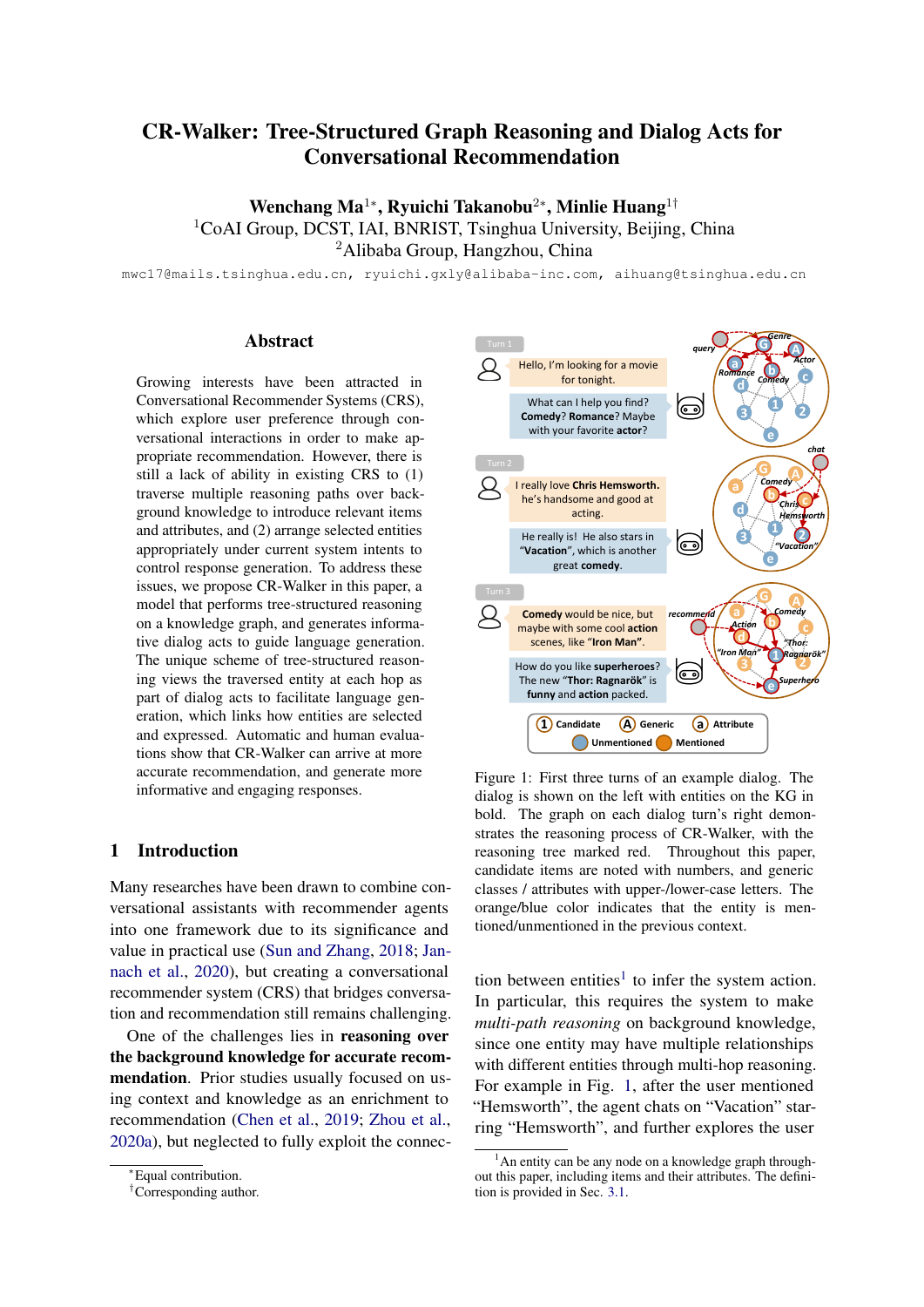hop (-depth=1 in Table [2\)](#page-5-1), there is an apparent decline in all Recall@k. R-GCN+GPT shares a similar framework with CR-Walker-depth=1 which directly recommends items using R-GCN, and CR-Walker outperforms it much on item recommendation. These results demonstrate that two-hop graph reasoning better exploits the connection between entities by exploring intermediate entities, and it is crucial for successful recommendation.

We then study the effect of tree width. We control the width of reasoning paths by setting the maximum number of entities  $m$  allowed to be selected at the first hop, and observe the performance in Recall@k, as shown in Fig. [3.](#page-6-0) Overall, the performance of CR-Walker increases as m goes up. Though there is a slight decrease in Recall@1 when the width grows to around 6, the performance gains in the end. This can be interpreted as multi-path reasoning is superior to single-path reasoning by providing the model with multiple guidance to arrive at the final recommendation.

# <span id="page-7-0"></span>5.3 Human Evaluation

In addition to automatic evaluation, we conduct point-wise human evaluation. 300 posts are randomly sampled from the test set. For each response generated by each model, we ask 3 worker from AMT to give their ratings according to each metric with a 3-point scale (3/2/1 for good/fair/bad respectively). The average score of each metric is reported. Among the metrics, *fluency* and *coherence* focus on the response generation quality, *informativeness* and *effectiveness* evaluate whether the conversation is well-grounded in a recommendation scenario. In particular, *informativeness* evaluates whether the system introduces rich movie knowledge, and *effectiveness* evaluates whether the system engages users towards finding a movie of interest successfully.

We present human evaluation results on ReDial in Table [5.](#page-7-1) We adopt GPT-2 as an additional baseline fine-tuned on the training set and generates response directly. We find that it serves as a solid baseline due to the success of PLMs in language generation and incorporating knowledge implicitly. Although GPT-2 cannot make actual recommendation since it does not "select" a movie, it outperforms all the previous baselines even on *informativeness* and *effectiveness*. This implies that finding the appropriate recommendation is insufficient to satisfy users under the conversational rec-

<span id="page-7-1"></span>

| Model            | Fluency | Coherence | Inform. | Effect. |
|------------------|---------|-----------|---------|---------|
| ReDial           | 2.31    | 1.96      | 1.69    | 1.74    |
| <b>DCR</b>       | 2.12    | 1.84      | 1.68    | 1.63    |
| <b>KBRD</b>      | 2.45    | 2.14      | 1.95    | 1.89    |
| <b>KGSF</b>      | 2.17    | 1.96      | 1.98    | 1.93    |
| $GPT-2$          | 2.47    | 2.24      | 2.05    | 1.98    |
| Human            | 2.52    | 2.34      | 2.18    | 2.10    |
| <b>CR-Walker</b> | $2.60*$ | $2.41*$   | $2.33*$ | $2.22*$ |

Table 5: Human evaluation on *ReDial*. *Human* responses come from the ground truth responses provided in the dataset. Numbers marked with \* indicate that the improvement is statistically significant (t-test with p-value  $< 0.05$ ).

<span id="page-7-2"></span>

| Model          | Fluency | Coherence | Inform. | Effect. |
|----------------|---------|-----------|---------|---------|
| $Human(+)$     | 2.54    | 2.38      | 2.26    | 2.15    |
| $CR-Walker(+)$ | 2.61    | 2.41      | 2.33    | 2.23    |
| $Human(-)$     | 2.46    | 2.23      | 1.99    | 1.98    |
| $CR-Walker(-)$ | 2.57    | 2.41      | 2.33    | 2.18    |

Table 6: Human vs. CR-Walker. (+) and (-) indicate the subset of responses where two competitors share the same intent and pose different intent respectively.

ommendation setting, but the quality of natural language may also determine how well recommendations will be accepted. CR-Walker, equipping the PLM with external knowledge and reasoning ability, further boosts GPT-2's performance by providing interpretable recommendation through utterance. Among all the metrics, CR-Walker improves informativeness and effectiveness more significantly. We observe that CR-Walker can generate utterance with more detailed attribute information to support recommendation compared to GPT-2 alone. This demonstrates that CR-Walker succeeds in generating engaging responses with tree-structured dialog acts beyond PLMs.

We further study why CR-Walker can outperform human responses. In terms of the system action, the intent accuracy of CR-Walker reaches only 67.8%, but we find that a different intent from the human's choice sometimes results in better informativeness and effectiveness. We calculate the score separately for humans and CR-Walker based on whether the intent selection is the same or different in Table [6.](#page-7-2) For identical intents, CR-Walker's improvements on four metrics are all marginal, as the improvement only comes from providing more information at the first hop reasoning. For different intents, however, the human performance drops remarkably, while our performance remains consistent. We observe several samples and find that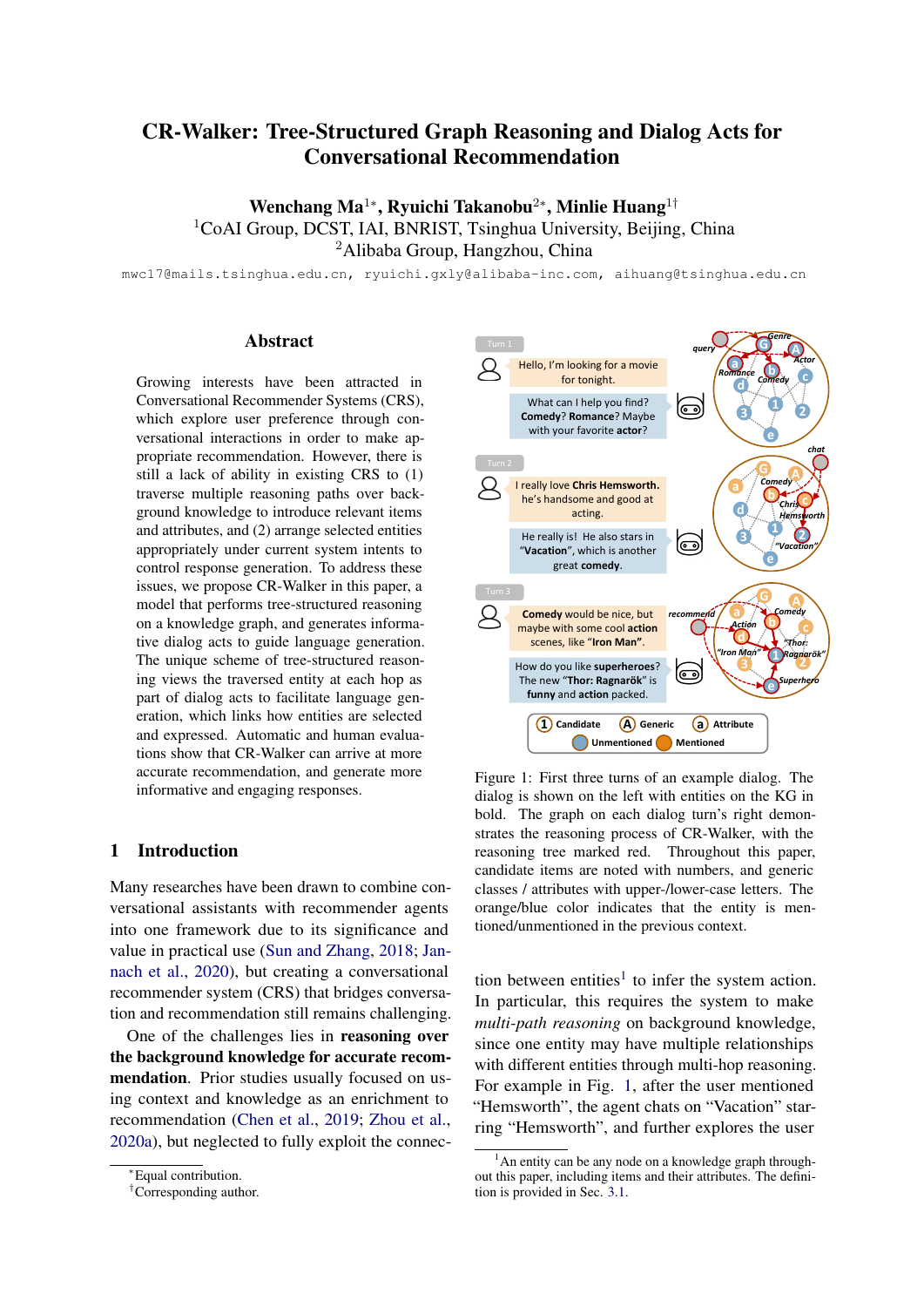the human usually performs perfunctory chit-chat like "haha" or "lol" in these cases. By contrast, CR-Walker replies with a relevant query or appropriate recommendation<sup>[6](#page-8-8)</sup>. This implies that the score advantage may come from the explicit reasoning on system actions that CR-Walker learns.

# 5.4 Recommendations in Dialog Flow

We also analyze the flow of recommended items throughout conversation among various interaction cases, where we roughly categorize the flow into two patterns. In one pattern, the seeker chats around a fixed topic of interest and ask for similar recommendations. This pattern is common on Redial, and CR-Walker efficiently handles it by making appropriate recommendation through tree structure reasoning. However, in a less common case where user suddenly change to a new topic, earlier recommendations would have little effect on the latter ones. In these cases, reasoning on previous items may result in inappropriate recommendations. In practice, we weigh the two patterns by setting the maximum length of dialog history  $l_{max}$ , where we only used last  $l_{max}$  utterances in D to compute utterance embedding and user portrait. When we set  $l_{max} = 3$ , we empirically find CR-Walker can handle most topic changes while still providing appropriate recommendation during interaction.

# 6 Conclusion and Future Work

We have presented CR-Walker, a conversational recommender system that applies tree-structured reasoning and dialog acts. By leveraging intermediate entities on the reasoning tree as additional guidance, CR-Walker better exploits the connection between entities, which leads to more accurate recommendation and informative response generation. Automatic and human evaluations demonstrate CR-Walker's effectiveness in both conversation and recommendation. It is worth noting that the dialog acts used in CR-Walker are automatically obtained by entity linking to a KG with simple heuristics. Therefore, our work can be easily applied to different conversational recommendation scenarios.

There are still some topics to be explored based on CR-Walker. It would be promising to equip CR-Walker with a language understanding module to capture users' negative feedback and propose other reasoning rules to handle such situations. An

efficient way to learn reasoning more than two hops can be investigated in the future as well.

# Acknowledgement

This work was supported by the National Science Foundation for Distinguished Young Scholars (with No. 62125604) and the NSFC projects (Key project with No. 61936010 and regular project with No. 61876096). This work was also supported by the Guoqiang Institute of Tsinghua University, with Grant No. 2019GQG1 and 2020GQG0005.

# References

- <span id="page-8-6"></span>Sören Auer, Christian Bizer, Georgi Kobilarov, Jens Lehmann, Richard Cyganiak, and Zachary Ives. 2007. Dbpedia: A nucleus for a web of open data. In *The semantic web*, pages 722–735. Springer.
- <span id="page-8-1"></span>Qibin Chen, Junyang Lin, Yichang Zhang, Ming Ding, Yukuo Cen, Hongxia Yang, and Jie Tang. 2019. Towards knowledge-based recommender dialog system. In *Proceedings of the 2019 Conference on Empirical Methods in Natural Language Processing and the 9th International Joint Conference on Natural Language Processing (EMNLP-IJCNLP)*, pages 1803–1813.
- <span id="page-8-3"></span>Konstantina Christakopoulou, Alex Beutel, Rui Li, Sagar Jain, and Ed H Chi. 2018. Q&r: A twostage approach toward interactive recommendation. In *Proceedings of the 24th ACM SIGKDD International Conference on Knowledge Discovery & Data Mining*, pages 139–148.
- <span id="page-8-2"></span>Konstantina Christakopoulou, Filip Radlinski, and Katia Hofmann. 2016. Towards conversational recommender systems. In *Proceedings of the 22nd ACM SIGKDD international conference on knowledge discovery and data mining*, pages 815–824.
- <span id="page-8-5"></span>Jacob Devlin, Ming-Wei Chang, Kenton Lee, and Kristina Toutanova. 2019. Bert: Pre-training of deep bidirectional transformers for language understanding. In *Proceedings of the 2019 Conference of the North American Chapter of the Association for Computational Linguistics: Human Language Technologies, Volume 1 (Long and Short Papers)*, pages 4171–4186.
- <span id="page-8-7"></span>Ari Holtzman, Jan Buys, Li Du, Maxwell Forbes, and Yejin Choi. 2020. The curious case of neural text degeneration. In *Proceedings of the 8th International Conference on Learning Representations*.
- <span id="page-8-0"></span>Dietmar Jannach, Ahtsham Manzoor, Wanling Cai, and Li Chen. 2020. A survey on conversational recommender systems. *arXiv preprint arXiv:2004.00646*.
- <span id="page-8-4"></span>Dongyeop Kang, Anusha Balakrishnan, Pararth Shah, Paul A Crook, Y-Lan Boureau, and Jason Weston.

<span id="page-8-8"></span><sup>&</sup>lt;sup>6</sup>The case study is provided in the appendix.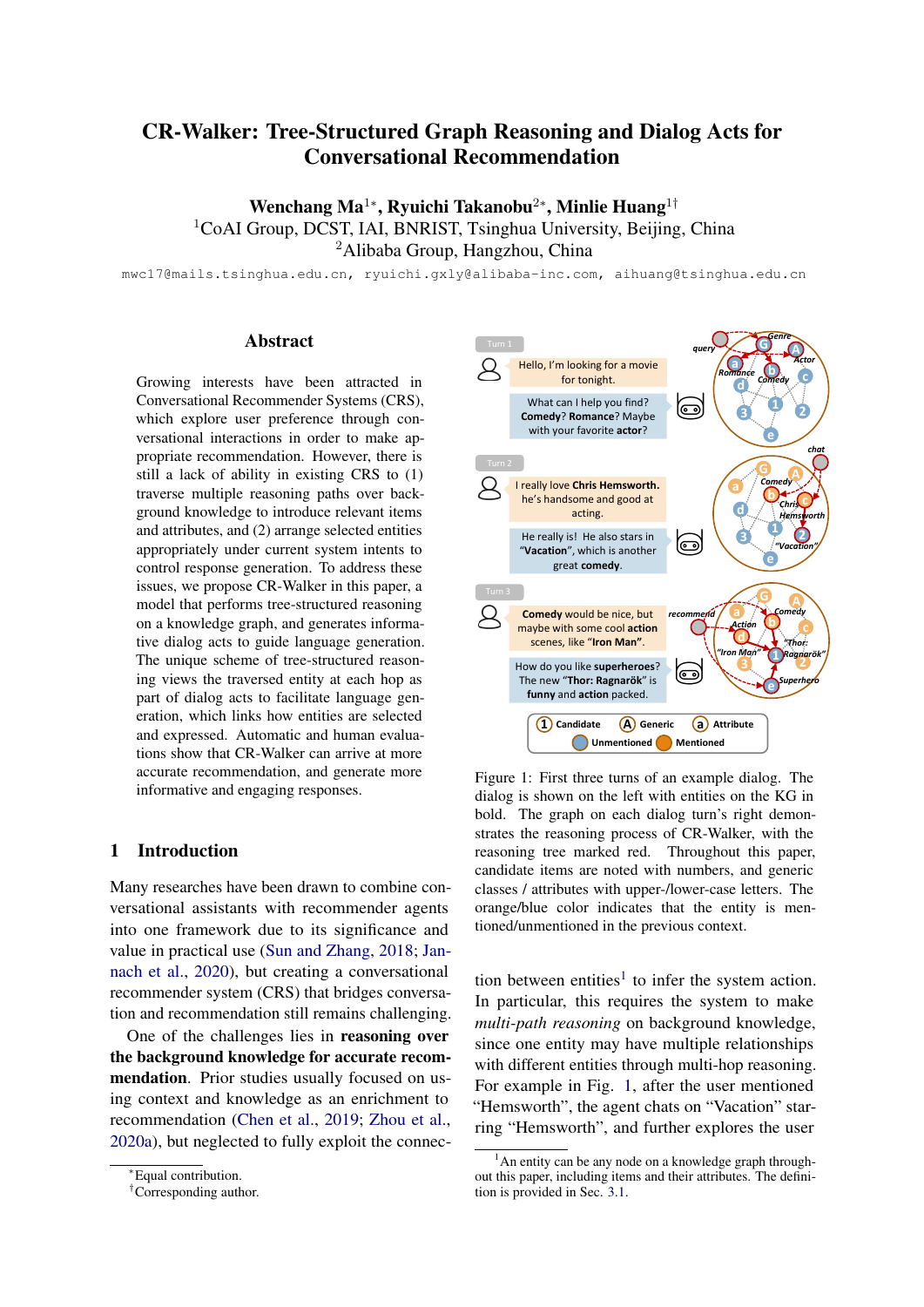2019. Recommendation as a communication game: Self-supervised bot-play for goal-oriented dialogue. In *Proceedings of the 2019 Conference on Empirical Methods in Natural Language Processing and the 9th International Joint Conference on Natural Language Processing (EMNLP-IJCNLP)*, pages 1951– 1961.

- <span id="page-9-2"></span>Wenqiang Lei, Xiangnan He, Yisong Miao, Qingyun Wu, Richang Hong, Min-Yen Kan, and Tat-Seng Chua. 2020a. Estimation-action-reflection: Towards deep interaction between conversational and recommender systems. In *Proceedings of the 13th International Conference on Web Search and Data Mining*, pages 304–312.
- <span id="page-9-3"></span>Wenqiang Lei, Gangyi Zhang, Xiangnan He, Yisong Miao, Xiang Wang, Liang Chen, and Tat-Seng Chua. 2020b. Interactive path reasoning on graph for conversational recommendation. In *Proceedings of the 26th ACM SIGKDD International Conference on Knowledge Discovery & Data Mining*, pages 2073– 2083.
- <span id="page-9-16"></span>Jiwei Li, Michel Galley, Chris Brockett, Jianfeng Gao, and Bill Dolan. 2016. A diversity-promoting objective function for neural conversation models. In *Proceedings of the 2016 Conference of the North American Chapter of the Association for Computational Linguistics: Human Language Technologies*, pages 110–119.
- <span id="page-9-5"></span>Raymond Li, Samira Ebrahimi Kahou, Hannes Schulz, Vincent Michalski, Laurent Charlin, and Chris Pal. 2018. Towards deep conversational recommendations. In *Advances in neural information processing systems*, pages 9725–9735.
- <span id="page-9-6"></span>Lizi Liao, Ryuichi Takanobu, Yunshan Ma, Xun Yang, Minlie Huang, and Tat-Seng Chua. 2019. Deep conversational recommender in travel. *arXiv preprint arXiv:1907.00710*.
- <span id="page-9-7"></span>Zeming Liu, Haifeng Wang, Zheng-Yu Niu, Hua Wu, Wanxiang Che, and Ting Liu. 2020. Towards conversational recommendation over multi-type dialogs. In *Proceedings of the 58th Annual Meeting of the Association for Computational Linguistics*, pages 1036–1049.
- <span id="page-9-1"></span>Seungwhan Moon, Pararth Shah, Anuj Kumar, and Rajen Subba. 2019. Opendialkg: Explainable conversational reasoning with attention-based walks over knowledge graphs. In *Proceedings of the 57th Annual Meeting of the Association for Computational Linguistics*, pages 845–854.
- <span id="page-9-13"></span>Alec Radford, Jeffrey Wu, Rewon Child, David Luan, Dario Amodei, and Ilya Sutskever. 2019. Language models are unsupervised multitask learners. *OpenAI Blog*, 1(8):9.
- <span id="page-9-12"></span>Michael Schlichtkrull, Thomas N Kipf, Peter Bloem, Rianne van den Berg, Ivan Titov, and Max Welling. 2018. Modeling relational data with graph convolutional networks. In *Proceedings of the 15th*

*International Conference on Extended Semantic Web Conference, ESWC 2018*, pages 593–607. Springer/Verlag.

- <span id="page-9-15"></span>Robyn Speer, Joshua Chin, and Catherine Havasi. 2017. Conceptnet 5.5: an open multilingual graph of general knowledge. In *Proceedings of the Thirty-First AAAI Conference on Artificial Intelligence*, pages 4444–4451.
- <span id="page-9-0"></span>Yueming Sun and Yi Zhang. 2018. Conversational recommender system. In *Proceedings of the 41st International ACM SIGIR Conference on Research & Development in Information Retrieval*, pages 235–244.
- <span id="page-9-11"></span>Ryuichi Takanobu, Runze Liang, and Minlie Huang. 2020. Multi-agent task-oriented dialog policy learning with role-aware reward decomposition. In *Proceedings of the 58th Annual Meeting of the Association for Computational Linguistics*, pages 625–638.
- <span id="page-9-10"></span>Ryuichi Takanobu, Hanlin Zhu, and Minlie Huang. 2019. Guided dialog policy learning: Reward estimation for multi-domain task-oriented dialog. In *Proceedings of the 2019 Conference on Empirical Methods in Natural Language Processing and the 9th International Joint Conference on Natural Language Processing (EMNLP-IJCNLP)*, pages 100– 110.
- <span id="page-9-8"></span>Dai Hoang Tran, Quan Z Sheng, Wei Emma Zhang, Salma Abdalla Hamad, Munazza Zaib, Nguyen H Tran, Lina Yao, and Nguyen Lu Dang Khoa. 2020. Deep conversational recommender systems: A new frontier for goal-oriented dialogue systems. *arXiv preprint arXiv:2004.13245*.
- <span id="page-9-9"></span>David R Traum. 1999. Speech acts for dialogue agents. In *Foundations of rational agency*, pages 169–201. Springer.
- <span id="page-9-14"></span>Ashish Vaswani, Noam Shazeer, Niki Parmar, Jakob Uszkoreit, Llion Jones, Aidan N Gomez, Łukasz Kaiser, and Illia Polosukhin. 2017. Attention is all you need. In *Advances in neural information processing systems*, pages 5998–6008.
- <span id="page-9-18"></span>Thomas Wolf, Julien Chaumond, Lysandre Debut, Victor Sanh, Clement Delangue, Anthony Moi, Pierric Cistac, Morgan Funtowicz, Joe Davison, Sam Shleifer, et al. 2020. Transformers: State-of-theart natural language processing. In *Proceedings of the 2020 Conference on Empirical Methods in Natural Language Processing: System Demonstrations*, pages 38–45.
- <span id="page-9-17"></span>Wenquan Wu, Zhen Guo, Xiangyang Zhou, Hua Wu, Xiyuan Zhang, Rongzhong Lian, and Haifeng Wang. 2019. Proactive human-machine conversation with explicit conversation goal. In *Proceedings of the 57th Annual Meeting of the Association for Computational Linguistics*, pages 3794–3804.
- <span id="page-9-4"></span>Hu Xu, Seungwhan Moon, Honglei Liu, Bing Liu, Pararth Shah, and S Yu Philip. 2020. User memory reasoning for conversational recommendation. In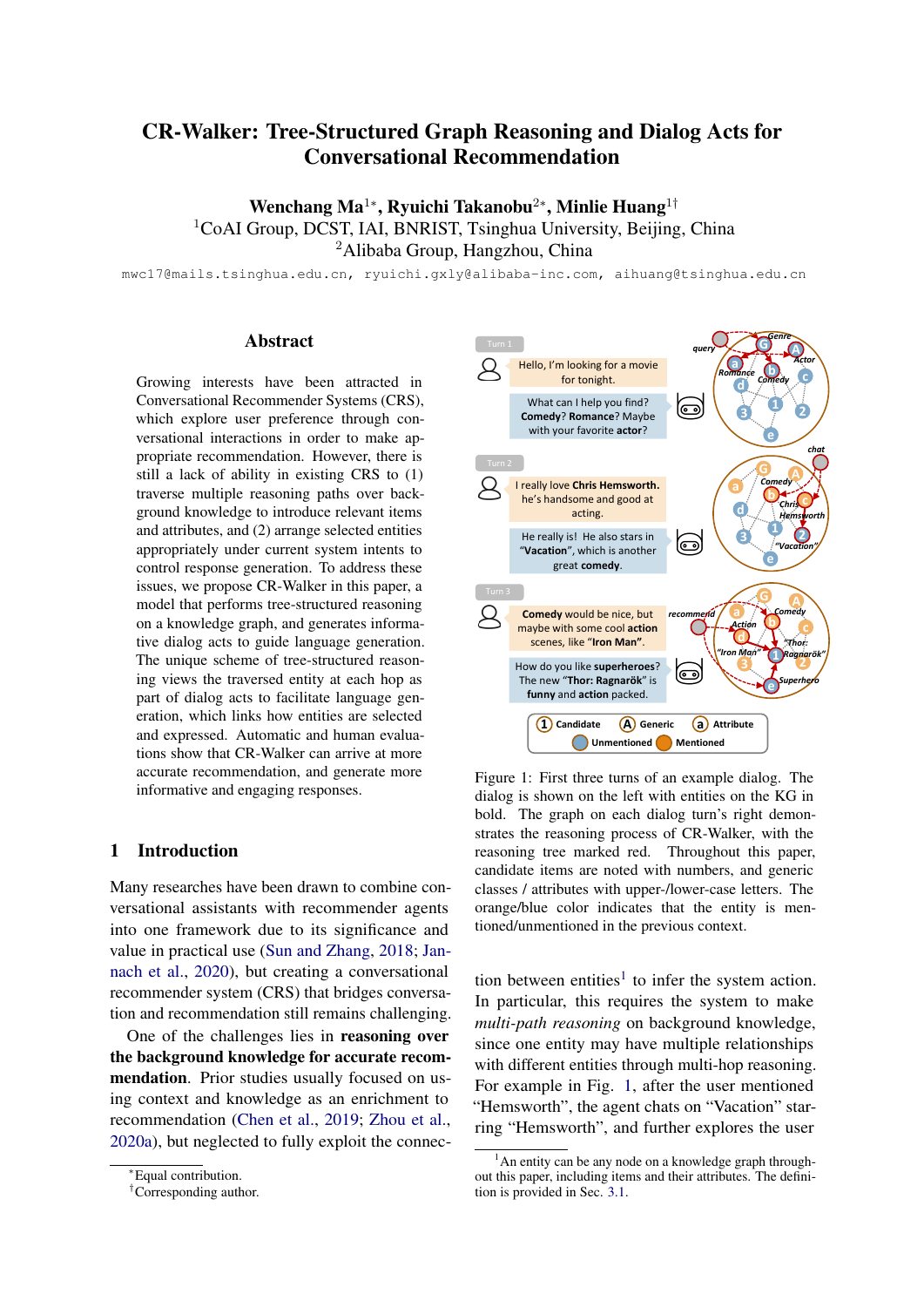*Proceedings of the 28th International Conference on Computational Linguistics*, pages 5288–5308.

- <span id="page-10-4"></span>Tong Yu, Yilin Shen, and Hongxia Jin. 2019. A visual dialog augmented interactive recommender system. In *Proceedings of the 25th ACM SIGKDD International Conference on Knowledge Discovery & Data Mining*, pages 157–165.
- <span id="page-10-5"></span>Ruiyi Zhang, Tong Yu, Yilin Shen, Hongxia Jin, and Changyou Chen. 2019. Text-based interactive recommendation via constraint-augmented reinforcement learning. In *Advances in Neural Information Processing Systems*, pages 15214–15224.
- <span id="page-10-2"></span>Xiaoying Zhang, Hong Xie, Hang Li, and John CS Lui. 2020. Conversational contextual bandit: Algorithm and application. In *Proceedings of The Web Conference 2020*, pages 662–672.
- <span id="page-10-1"></span>Yongfeng Zhang, Xu Chen, Qingyao Ai, Liu Yang, and W Bruce Croft. 2018. Towards conversational search and recommendation: System ask, user respond. In *Proceedings of the 27th ACM International Conference on Information and Knowledge Management*, pages 177–186.
- <span id="page-10-0"></span>Kun Zhou, Wayne Xin Zhao, Shuqing Bian, Yuanhang Zhou, Ji-Rong Wen, and Jingsong Yu. 2020a. Improving conversational recommender systems via knowledge graph based semantic fusion. In *Proceedings of the 26th ACM SIGKDD International Conference on Knowledge Discovery & Data Mining*, pages 1006–1014.
- <span id="page-10-6"></span>Kun Zhou, Yuanhang Zhou, Wayne Xin Zhao, Xiaoke Wang, and Ji-Rong Wen. 2020b. Towards topicguided conversational recommender system. In *Proceedings of the 28th International Conference on Computational Linguistics*, pages 4128–4139.
- <span id="page-10-3"></span>Jie Zou, Yifan Chen, and Evangelos Kanoulas. 2020. Towards question-based recommender systems. In *Proceedings of the 43rd International ACM SIGIR Conference on Research and Development in Information Retrieval*, pages 881–890.

# A Notation

Notations used in this paper are summarized in Table [7.](#page-10-7)

<span id="page-10-7"></span>

| Notation                   | Description                               |
|----------------------------|-------------------------------------------|
| e, E                       | Entity, entity set                        |
| r, R                       | Relation, relation set                    |
| t.                         | Dialog turn                               |
| $N_{e}^{r}$                | Neighbors of $e$ in relation $r$          |
| $Z_e^{(n)}$                | Neighbors of $e$ at $n$ -th hop reasoning |
| $h_{\scriptscriptstyle e}$ | Entity embedding of $e$                   |
| $\boldsymbol{u}_t$         | Utterance embedding                       |
| $\bm{p}_t$                 | User portrait                             |
| $\mathbf{f}_{t}^{(n)}$     | Entity set at $n$ -th hop reasoning       |
| А                          | Dialog act                                |

Table 7: Notations used in the CR-Walker.

# B Pseudocode

The entire reasoning and training process of CR-Walker is described in Algorithm [1.](#page-11-0)

### C Implementation Details

In experiments, we train the model on a single Tesla-V100 GPU with a learning rate of 1e-3, batch size of 36, and max epoch of 60. *Adam* is used as the optimization algorithm, with a weight decay of 1e-2. We set the max number of selection at the first hop  $m = 5$  during training, and used negative sampling for the candidate items (second hop when system intent is recommend). The ratio between negative and positive samples is set to 5. The dimension of entity embedding  $d$  is set to 128. The layer size of R-GCN L is set to 1. BERT-base and GPT-2-medium are applied from [Wolf et al.](#page-9-18) [\(2020\)](#page-9-18) and the parameters of the BERT encoder are frozen during the training process. The weights of graph walker loss at each hop are  $\lambda_1 = 1, \lambda_2 = 0.1$  for GoRecDial and  $\lambda_1 = 1, \lambda_2 = 1$  for Redial, respectively. During inference, we apply  $\tau = 0.5$  as the entity selection threshold and  $p = 0.9$  for the response decoding strategy. Bag of words (BOW) of the movie description are encoded using a fully connected layer as additional features in GoRec-Dial.

During KG construction, the generic classes we introduce are the *director, actor, time, genre, subject* related to each movie. All entities are directly extracted from DBpedia, except for genres, which are taken from MovieLens. There are 12 types of relationships between entities, namely *actor of* / *director of* / *genre of* / *subject of* / *time of* / *is a*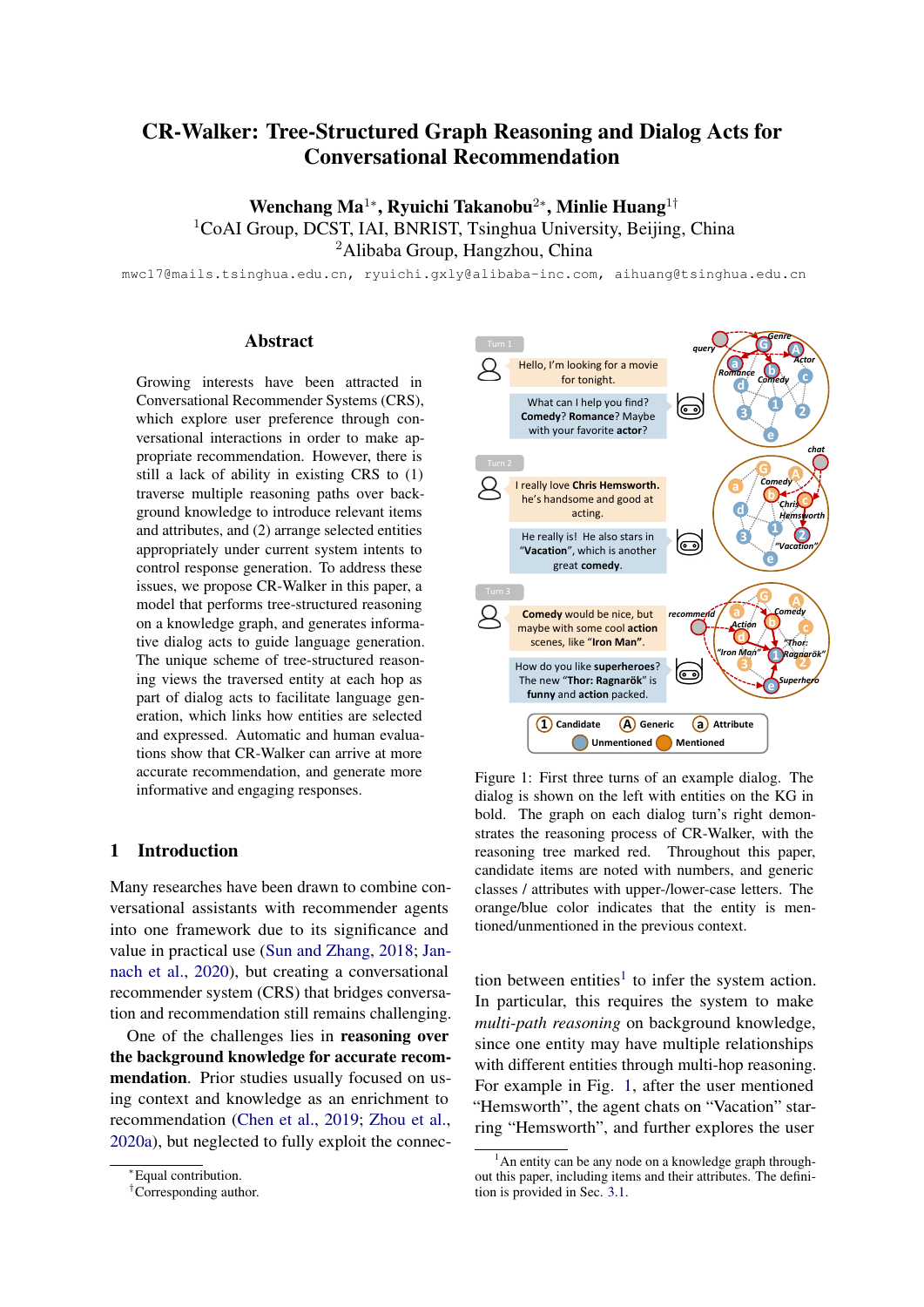|                         | <b>Algorithm 1: Conversational Recommen-</b>                        |
|-------------------------|---------------------------------------------------------------------|
|                         | dation Walker                                                       |
|                         | <b>Input:</b> Knowledge graph G, training data D                    |
|                         | 1 Initialize the parameters of intent classifier                    |
|                         | $\theta_i$ , walker cell $\theta_w$ and generation model $\theta_q$ |
| $\overline{2}$          | for $j = 1$ to $ D $ do                                             |
| 3                       | Set all the entities on $G$ "unmentioned"                           |
| $\overline{\mathbf{4}}$ | for $t = 1$ to $T_i$ do                                             |
|                         | // Intent selection                                                 |
| 5                       | Obtain utterance embedding $u_t$ w/                                 |
|                         | Eq. $1$                                                             |
| 6                       | Calculate $L_{int}$ based on Eq. 4                                  |
|                         | // Graph reasoning                                                  |
| 7                       | Obtain user portrait $p_t$ w/ Eq. 3                                 |
| 8                       | Update the entities mentioned in                                    |
|                         | user utterances on $G$ as                                           |
|                         | "mentioned"                                                         |
| 9                       | Set $E_t$ as singleton of the selected                              |
|                         | intent                                                              |
| 10                      | for <i>Hop</i> $n = 1$ to 2 do                                      |
| 11                      | Select entities using all elements                                  |
|                         | in $E_t$ w/ Eq. 7                                                   |
| 12                      | Calculate $L_i$ at current hop w/                                   |
|                         | Eq. 9                                                               |
| 13                      | Update the selected entities on                                     |
|                         | $G$ as "mentioned"                                                  |
| 14                      | Set $E_t$ as all selected entities at                               |
|                         | current hop                                                         |
| 15                      | end                                                                 |
|                         | // Response generation                                              |
| 16                      | Transform the reasoning tree into                                   |
|                         | the dialog act $A$                                                  |
| 17                      | Calculate $L_{gen}$ w/ Eq. 10                                       |
| 18                      | Perform gradient descent on $\angle$ w/                             |
|                         | Eq. 11                                                              |
| 19                      | end                                                                 |
| 20                      | end                                                                 |

<span id="page-11-0"></span>and their corresponding reverse relationships. The last relationship *is a* and its reverse appears between attributes and generic classes, while other relationships appear between attributes and candidate items. We then perform entity linking in each sentence, and use regular expressions to determine its intent and entities on the reasoning tree. Noting that no annotation is available in two datasets, and we label them in an automatic way. Dataset statistics are shown in table [8,](#page-11-1) while detailed entity and relation statistics for KG are listed in table [9.](#page-11-2)

<span id="page-11-1"></span>

|                     |             | Dataset Dialogs Utterances Items Entities Relations |            |              |
|---------------------|-------------|-----------------------------------------------------|------------|--------------|
| GoRecDial<br>ReDial | - 9K<br>10K | 171K 3.8K 19.3K<br>182K -                           | 6.9K 30.5K | 227K<br>393K |

Table 8: Dataset statistics.

<span id="page-11-2"></span>

| <b>Dataset</b>   |               | <b>GoRecdial</b> | <b>Redial</b> |
|------------------|---------------|------------------|---------------|
|                  | <b>Movies</b> | 3,782            | 6,924         |
|                  | Persons       | 7,936            | 12,803        |
|                  | Subjects      | 7,558            | 10,707        |
| <b>Entities</b>  | Genres        | 18               | 18            |
|                  | Times         | 7                | 12            |
|                  | Generals      | 7                | 7             |
|                  | total         | 19,308           | 30,471        |
|                  | actor of      | 16,472           | 27,639        |
|                  | director of   | 3.634            | 6.063         |
| <b>Relations</b> | genre of      | 8,386            | 18,259        |
|                  | subject of    | 61,940           | 107,356       |
|                  | time of       | 3.782            | 6,309         |
|                  | is a          | 19,478           | 30,715        |
|                  | total         | 227.384          | 392.682       |

Table 9: Knowledge graph statistics of GoRecdial and Redial. The total relations are twice the sum of 6 types of relationships listed on the table due to the addition of corresponding reverse relationships.

## D Case Study

We finally present an interactive case here to demonstrate our model's capability during interactive dialog and our model's explainable nature. The sequential dialog acts corresponding to the reasoning tree generated by CR-Walker is presented in Table [10](#page-12-0) along with the dialog. We mark all the mentioned entities either in bold (user turn) or in colors (system turn) according to the reasoning hop. The dialog starts with greetings between the user and CR-Walker, followed by CR-Walker proactively seeking user preference by asking which kind of movie he or she likes. The following few turns focus on recommending action movies, and CR-Walker provides an appropriate description of the recommended movies and some comments on *Arnold Schwarzenegger*'s muscles. The topic then switches to horror movies after the user explicitly requires scary ones, with the system recommending four appropriate movies within two turns. The dialog finally ends with the user expressing gratitude and CR-Walker expressing goodwill. Overall, at the utterance level, the whole dialog contains appropriate amounts of information and various dialog acts from the model, enabling the conversation to appear coherent and fluent.

The intermediate dialog acts that CR-walker gen-